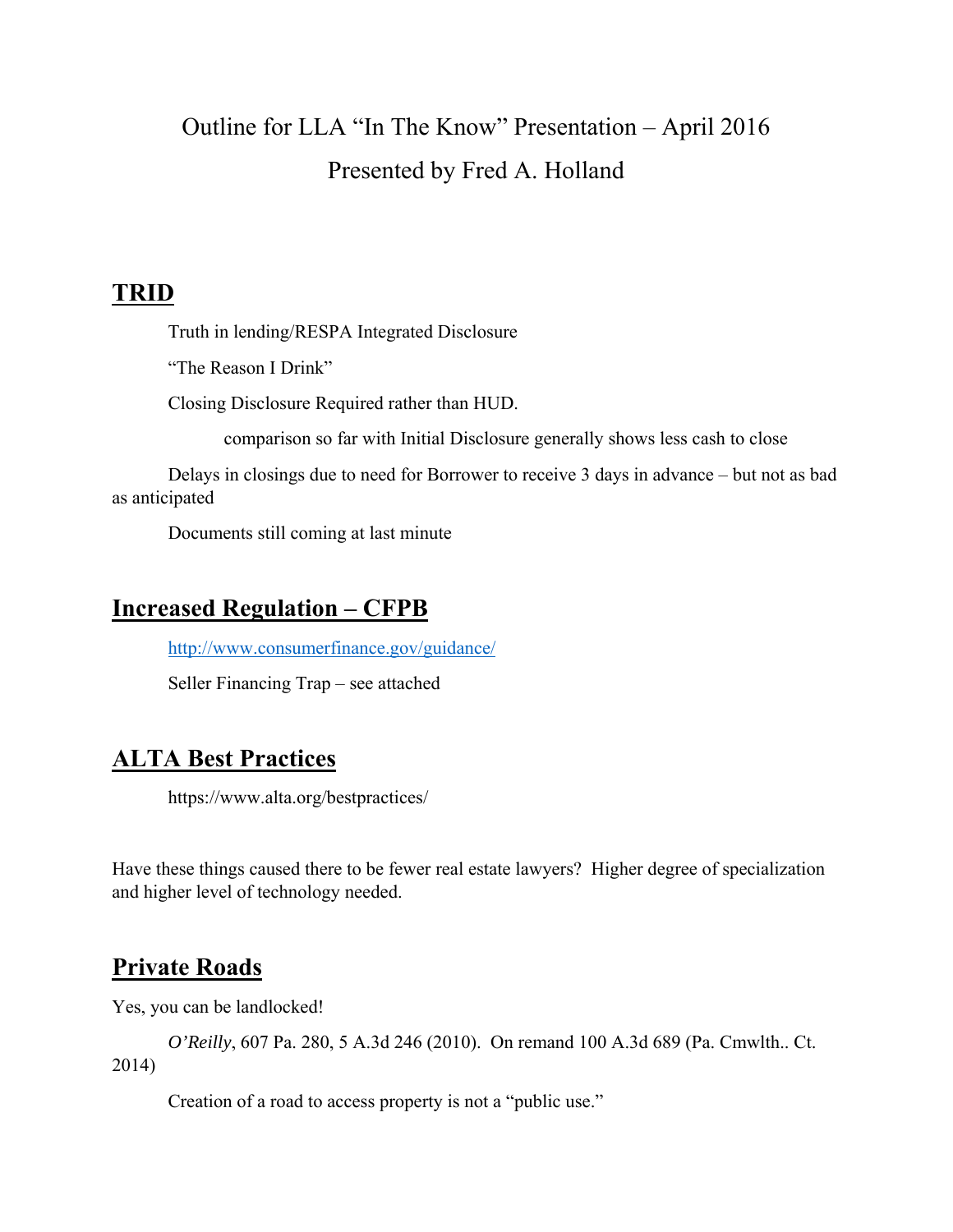### **Practice Tip**

Tell the clients what the title search shows *before closing*.

Send them a sketch

Tell them they need immediately available funds

Tell them about gas rights

### **Knotty Title Problems**

#### **Mechanics' Liens**:

49 P.S. § 1101 et seq. (should we change the name?)

Stipulations Against Liens only effective for residential properties valued at less than \$1 Million.

BUT, Mechanics' Liens are subordinate to certain open-end mortgages.

MUST be filed before commencement of construction.

photographic evidence is recommended

Identify as "open-end" mortgage

At least 60% of the proceeds must be used for costs of construction

### **"Springing Lien" – refinance trap**:

Judgment against one spouse becomes lien upon death of other spouse. Relates back to date of judgment.

#### **Life Estates**:

Inheritance Tax Lien – 20 yrs.  $+$  9 months from date of death

Maybe no statute of limitations if no return filed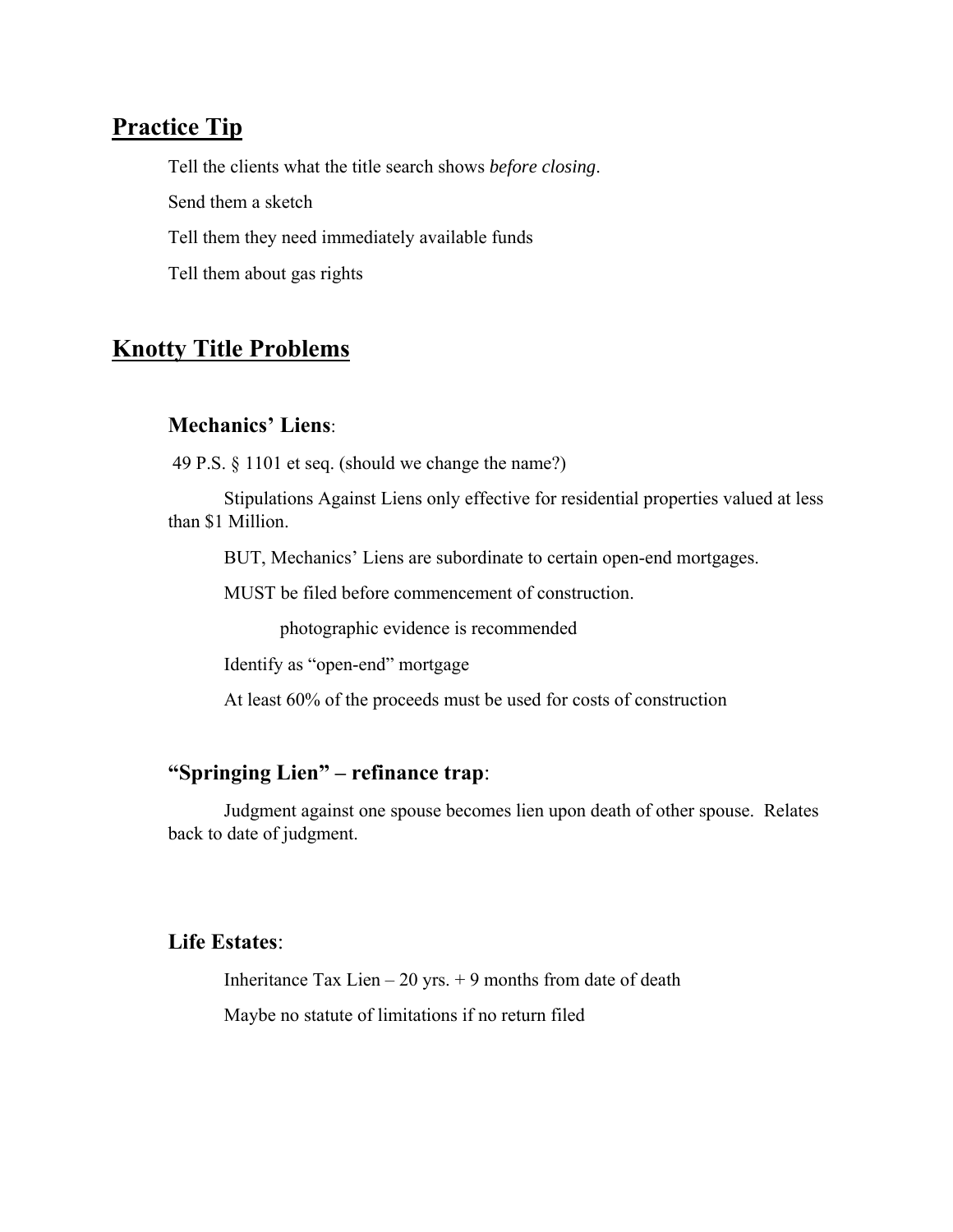### **Inheritance Tax Generally**:

Maybe no statute of limitations if no return filed.

#### **Federal Liens**:

Disregard of tenants by the entireties, at least for tax liens. U.S. v. Craft, 535 U.S. 274, 233 F.3d 358 (2002).

### **Other "secret" liens**:

 Child or spousal support Medicaid – possible post-mortem lien Real Estate Brokers Unpaid corporate taxes

### **Realty Transfer Tax Issues**

72. P.S. § 8102-C.3

Conveyances from individuals to association 61 Pa. Code § 91.154

Basically, always subject to tax

Associations include partnerships

Conveyances between associations

Basically, always subject to tax.

Conveyances from Association to owners

Exempt IF same proportion and ownership for  $2 + \text{years}$  by owners

Mineral Deeds – taxable for RTT purposes

Need consideration as basis or appraisal

Any way get away with "zero value?"

Conveyance from Estate to beneficiaries

Exempt if no consideration